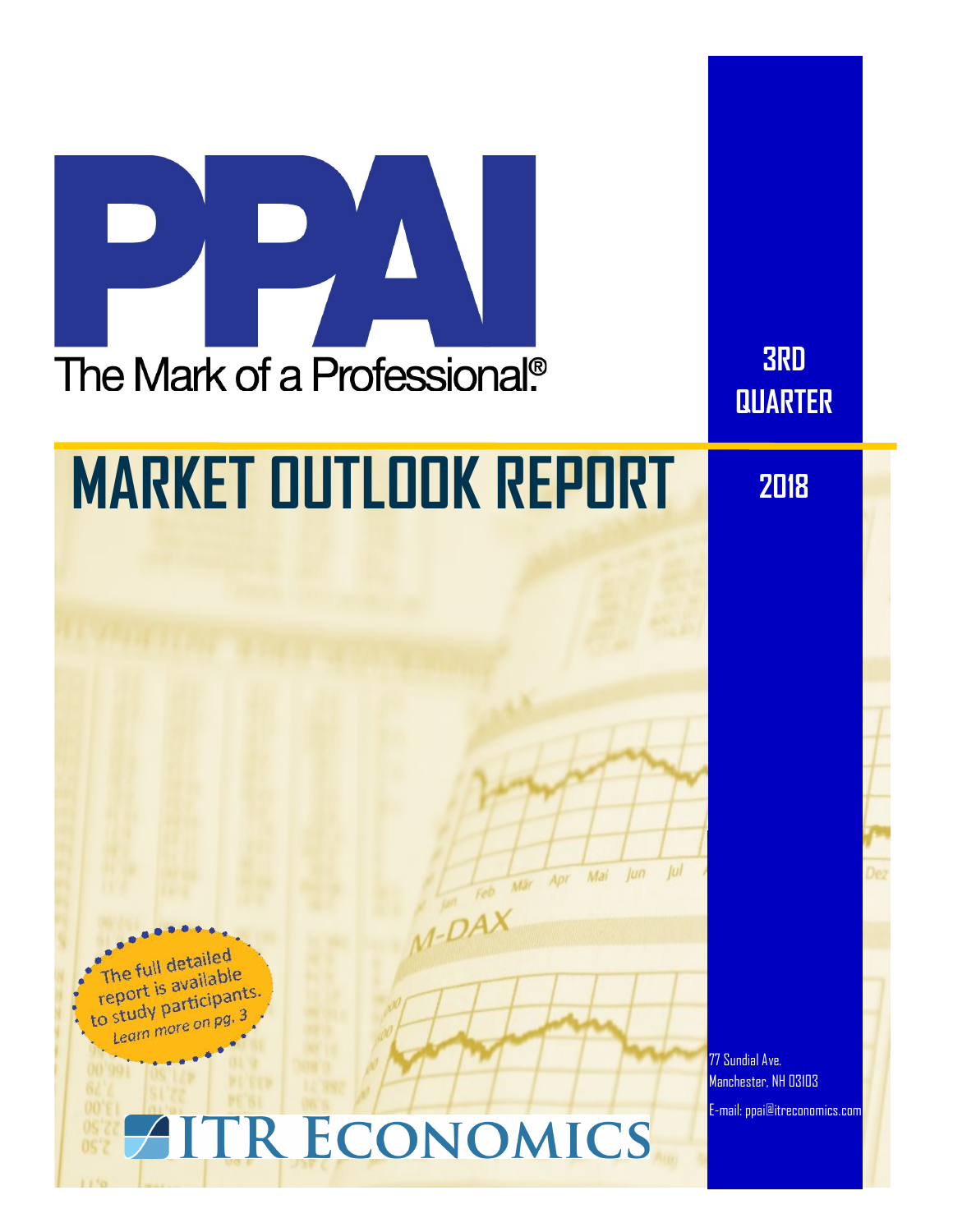## **Market Outlook Report**

### **Market Outlook Report Executive Summary**

#### **PPAI Total Members' Association Summary**

- The September PPAI Total Members Index annual average was 6.8% above the yearago level.
- The annual rate-of-change generally plateaued over the last two quarters. Currently, April 2018 marks a tentative business-cycle peak, but select leading indicators imply that the Index could reach a new peak during the next two quarters (see page 8 for details).
- However, our analysis suggests that the Index is likely to remain in Phase C, due to robust growth during the last quarter of 2017 that will mute the year-over-year comparison. This expectation is consistent with the trend in the US Small Business Optimism Index.

#### **PPAI Supplier Members' Association Summary**

- The PPAI Suppliers Index was up 6.2% on a year-over-year basis in September.
- Results were within the forecast range, but we revised our two-year-old forecast to reflect the latest leading indicator trends and our updated outlook for the US macroeconomy. Annual rate-of-change expectations were lifted for 2018 and 2019 but lowered for 2020, as the two upcoming business-cycle turning points were advanced by about two quarters each.
- Expect the Suppliers Index to rise into the second half of 2019. Brief, mild decline will then take hold into early 2020. Subsequent rise will return around mid-2020 and extend through at least the end of that year.

### **PPAI Distributor Members' Association Summary**

- The September PPAI Distributors Index annual average was up 7.4% on a year-over-year basis.
- Results were within the range of our two-year-old forecast. Leading indicator evidence and our new outlook for the US economy suggested that the Index was likely to track the upper end of the forecast range through 2018 before deviating in 2019; we updated the forecast accordingly.
- The Distributors Index is expected to generally rise through at least 2020, with a plateau in the first half of 2020.

#### **PPAI Members' Competitive Environment Summary**

- With the exception of Internet Advertising, our expectations for Media Advertising Expenditures are unchanged.
- The Internet Advertising Expenditures forecast was revised due to unprecedentedly sharp rise in recent months.
- Outdoor Advertising Expenditures are virtually flat compared to one year ago.
- Annual total Print (Magazine and Newspaper) Advertising Expenditures are expected to decline through at least 2020 as digital counterparts become more prevalent.

**AITR ECONOMICS** 

• Rising trends in TV Advertising Expenditures may be muted as TV faces competition from on-line streaming services.

| Index               | <b>Current Phase</b> |   |
|---------------------|----------------------|---|
| Total               | 6.8%                 |   |
| Suppliers           | 6.2%                 | R |
| <b>Distributors</b> | 7 4%                 |   |

| Supplier<br>Outlook |       |      |
|---------------------|-------|------|
|                     | 2018: | 6.0% |
|                     | 2019: | 2.6% |
|                     | 2020: | 2.1% |

| 2018: | 5.6% |
|-------|------|
| 2019: | 2.5% |
| 2020: | 3.1% |



#### **Distributor Outlook**